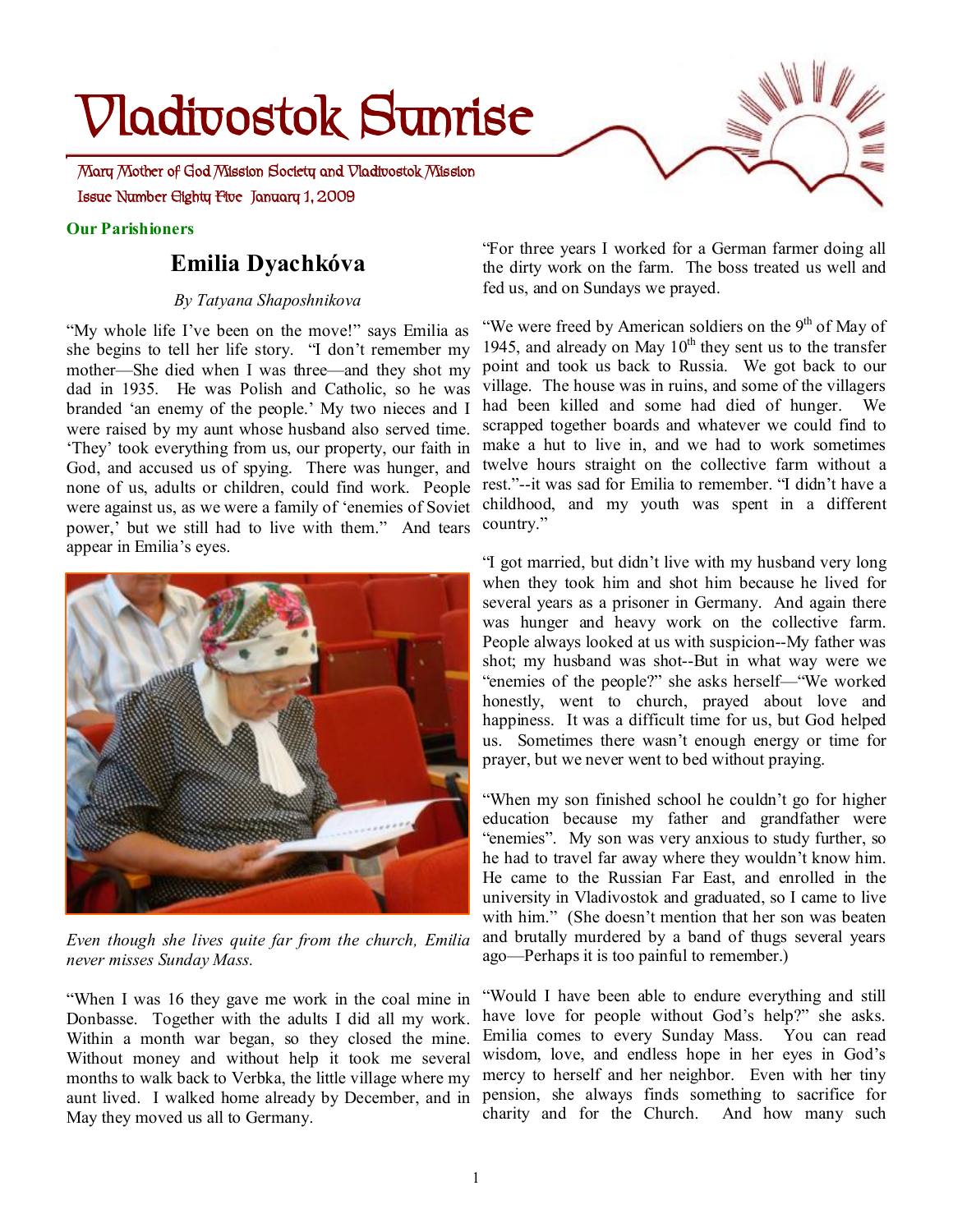grandmothers there are! They all have wounds from what they have experienced in life, so that any jogging of their memories brings out the hurt and tears. We have something to learn from them—their patience, their resolve, their love of God and neighbor.



*Emilia typifies our elder generation of Catholics.* 

## **Our Parishioners**

# **Our 10th Parishioner Takes Religious Vows**

*By V Rev Myron Effing, C.J.D.* 

December 8, 2008, our parishioner Sr Oxana Constanza Peretrukhina, MSC, took her first religious vows at the novitiate house in Rome, Italy. She is our tenth parishioner to become a religious in the 16 year history of the re-establishment of our parish. She was baptized and confirmed by me in 1995. She has told us that she knew it was God's will that she become a sister in a community dedicated to the Sacred Heart of Jesus, so she sought them out, where the sisters were working in Prokopievsk, Russia ten years ago. She subsequently moved to Rome to learn Italian and entered the Congregation of the Sisters of the Sacred Heart of Jesus. At last this year she was admitted to temporary vows. Sister came home for Christmas, but I didn't have a chance to speak to her before the deadline of

this issue of the *Sunrise*. Naturally we are thrilled to have another religious among our parishioners. Congratulations Sr Oxana!

*The Seal of the Sisters of the Most Sacred Heart of Jesus*





*Sr Oxana entering the church to take her vows.* 

*After reciting her vows, Sister is clothed with a veil to symbolize her dedication to the Sacred Heart of Jesus.* 



*Sr Oxana lays her lamp on the flag of Russia to symbolize her dedication of the light to Christ to the peoples of Russia.* 



**Remember "Mary Mother of God Mission Society" in your will.**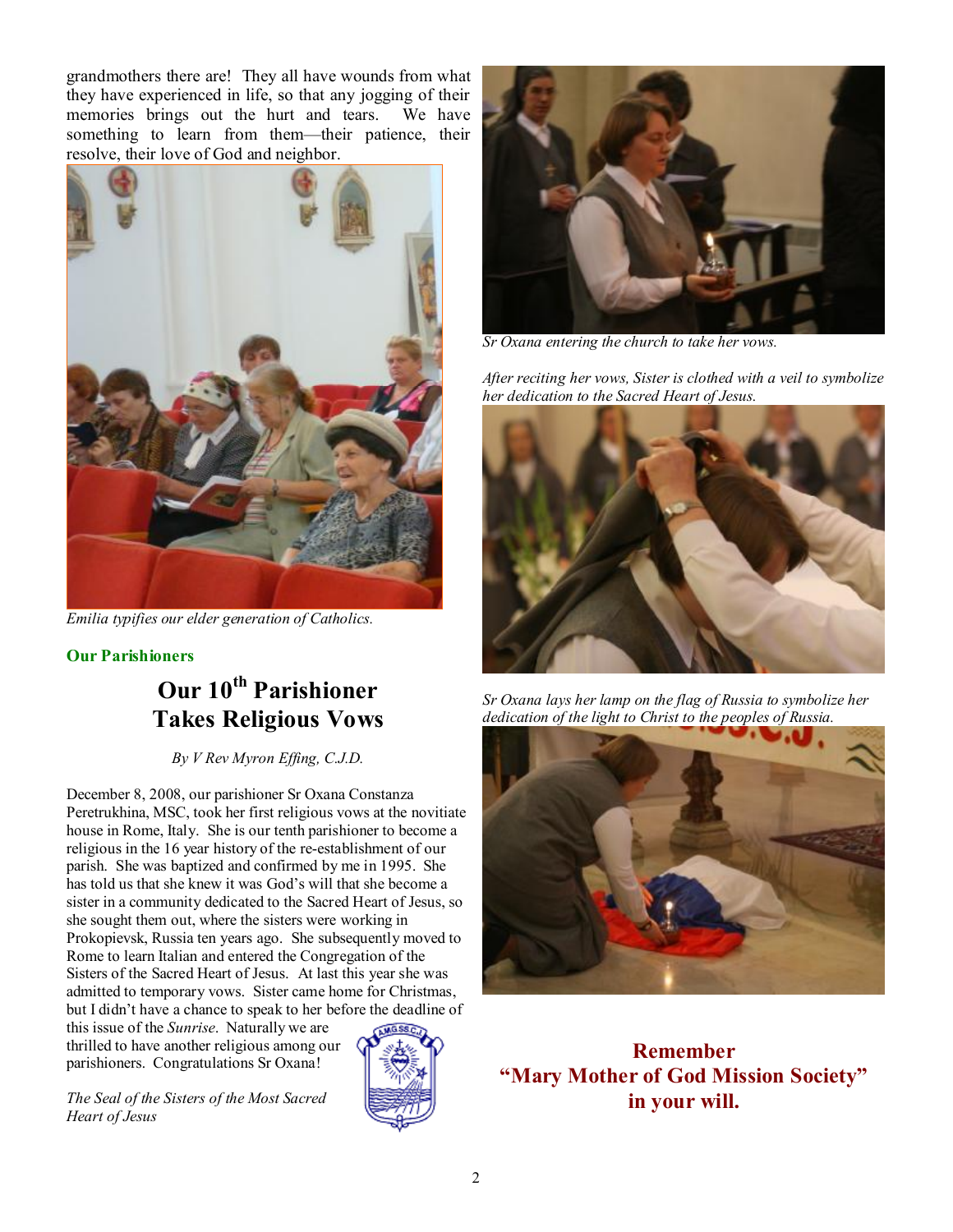# **News Notes**

*by V Rev Myron Effing, C.J.D.*



● **Paul Weyrich**, a member of our board for many years, has died on December 18. Paul was a protodeacon of the Melkite Catholic Church and a member at Holy Transfiguration Parish in McLean, VA. He was a leader of many

political movements, and cofounder of the think tank Heritage Foundation, the Free Congress Foundation, and coined the phrase, "Moral Majority." Originally from Racine, Wisconsin, he proposed home schooling as the best that Americans can do for their children. He was an advocate of light rail transportation. He was interested in Russia, and opposed Communist infiltration in the U.S. He spent the last years of his life in great pain from a spinal injury, in a wheel chair. We send our condolences to his wife Joyce and their five children. Thanks, Paul for your support. RIP.

● A parishioner from **Our Lady of the Pacific Parish in Nakhodka** called to beg for help. She said that she couldn't afford to buy cordwood to heat her home this winter, and decided to use just an electric heater. But after we've been having temperatures here in the 10'sF, she realized that she couldn't live in the cold any more or she would ruin her health. Thankfully she called the trustee of the parish, and we were happy to deliver a truckload of firewood to her! It only cost about \$22, but it was a matter of life and death to her! Thanks for your help! Here's a photo of her cabin with the truck delivering the wood.



#### ● A letter from **Fr Sebastian on Sakhalin Island**,

Russia: "We have to pay the heating bills. We have a meter in the church and we pay as much we use. We pay one month advance before they come to turn the heating system on. We need over \$1000 per month for our church and other chapels in Holmsk, Aniva and Korsakov. So I am asking if I could borrow \$4000 from Mary Mother of God Mission Society, which will be enough to pay up to January. All other expenses I can manage, since I am trying to collect more contributions from the Englishspeaking community on Sakhalin. But sadly many are leaving as their work contracts finish. (They are constructing the new natural gas fields off-shore of the island.) By the end of the year I expect that all Filipino workers will be leaving. Now there are only 10 of them remaining among the church goers. Thank you, Yours truly, Fr Sebastian" I'm sure Fr Sebastian will try to pay back the debt, but I'm also sure that he won't be able to.

Benefactors, please note that we are currently completely caring for eight parishes, including the pastors. Thank you for helping! Our finances are stretched to the max.

● Fr Dan had occasion to visit our sister parish of **St Anne's in Porterville**, California. He said, "Now that they have the new church open the parish is growing by leaps and bounds. They have four weekend Spanish Masses: two in the old church downtown and two in the large, new church. I could not preach at the two downtown Masses because of schedule conflicts with English Masses at the new church, but I did preach at the two main Spanish Masses at the new church. The church seats 1300 people. The people continue to be very supportive of our Mission, and finally they have a guy who has been delegated by Pastor Fr Scott Dougherty to look into a mission trip for St Anne's parishioners in



2009." *St Anne's Parish's new facility, the "Church of the Holy Cross."* 

• When I was in Minnesota in October, I attended the special mass at the **St John Vianney College Seminary** in St Paul where the seminarians who visited us last spring are students. It is a special "witness mass" where one of the seminarians tells his vocation story, and Catholic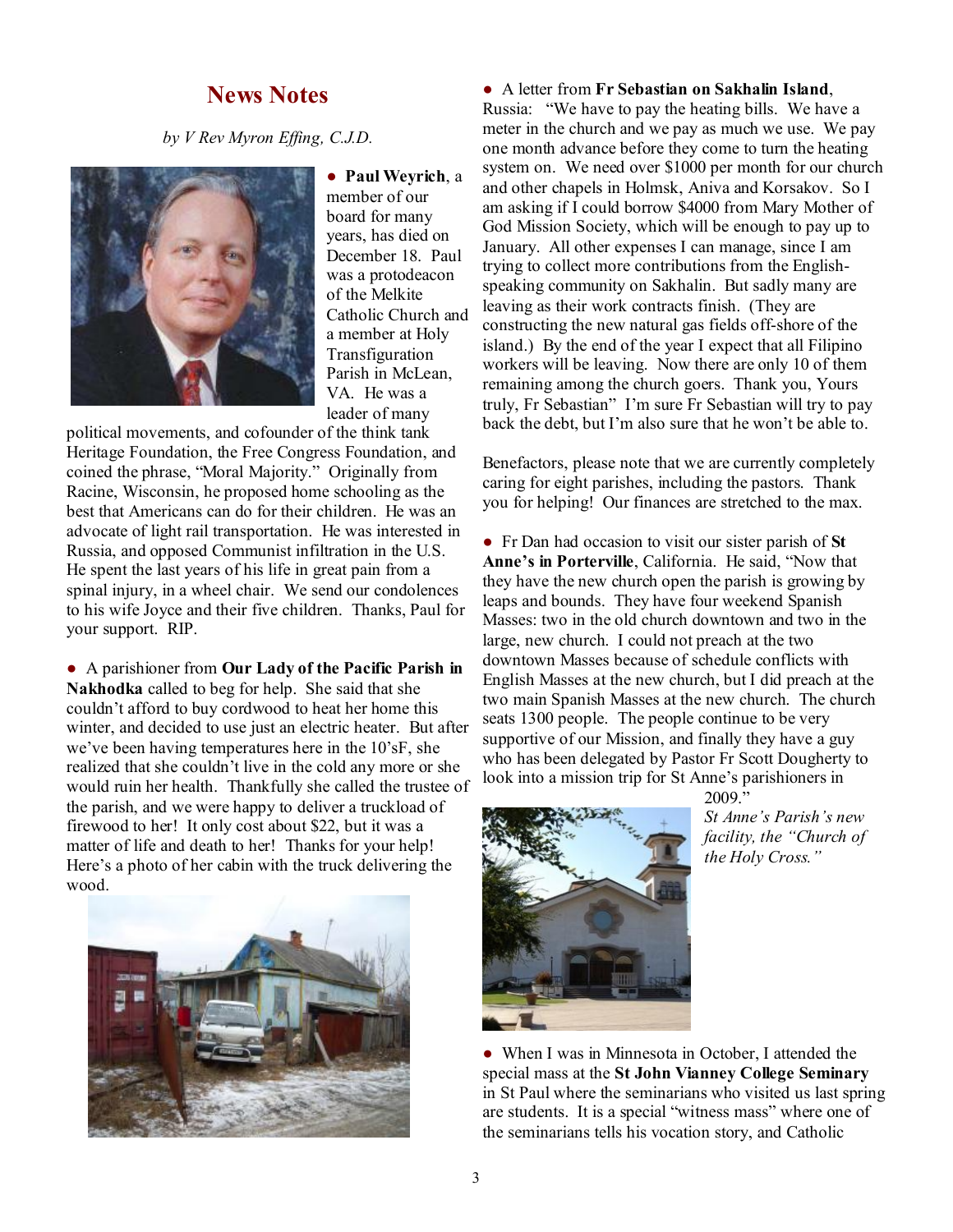young people from all over the city attend the mass to hear the vocation stories, and, of course, most of the visitors were young men of high school age. After mass they can come to the lobby for snacks and for talking to the seminarians personally. Needless to say it was a wonderful event, and one can see many vocations beginning to bloom among the young men who were in attendance. Obviously, many of the young ladies were also thinking about a vocation. It really gives a boost to our hope that there will be many new vocations in America, and it seems that there are new pockets of vocations beginning to bloom in many parts of the U.S.A. Pray for vocations! What is clear is that these new vocations are very dynamic young men, who, at the same time, fully uphold the teachings of the Catholic Church, and who are very mission-minded, even in the USA. They even have a special mission in Minnesota: Witnessing to fallen-away Catholic students at the University of St Thomas where they attend classes. It's a new day!



*Some of the St Paul Seminarian (and a guest).* 

• After 17 years of living and working in Russia, I have at last received permission from the government to stay here as a **temporary resident** without a visa! It will be a big money saver for our mission, because, as you can imagine, having to return to San Francisco for a new visa every three months is not only expensive, but hard on my health. After a year, I'll be able to apply for permanent residency status ("green card"). Meanwhile, I continue to be a resident of Modesto, California. Fr Daniel and Fr Sebastian are both applying for their residency permit, and they should know by summer.



*Natali Josephovna with godmother Lyubov Sadovnika* 

● Recently a lady from **North Sakhalin Island** came to see us in Vladivostok. She remarked that she is very poor and cannot ever get to South Sakhalin where the Catholic parishes are, but that she was from a Catholic family from Kazakstan. She was not sure if she was baptized or not, but was quite sure she had never received Holy Communion or been to Confession or been confirmed. But since she had a very rare chance to come to Vladivostok, could we please take care of her concerns, even if on such short notice? I gave her a Compendium of the Catechism of the Catholic Church for her to read for several days while I contacted the pastor of all the parishes on Sakhalin, Fr Sebastian. He readily gave me permission to baptize her and give her First Communion. So we carried out her wishes several days later at St Joseph's Parish in Second River. The parish catechist Lubov Sadovnika was able to teach her and pray with her for several hours while they waited for me, and then she became her godmother.

● In my childhood Parish of St Joseph's in Vanderburgh County, Indiana, we had beautiful **altar angels**. These angels represent the Seraphim which were placed over the Ark of the Covenant in Old Testament times. So now they are often placed to each side of the tabernacle, which contains the New Covenant in Jesus Christ. So I was delighted when our Minnesota benefactor Maryanne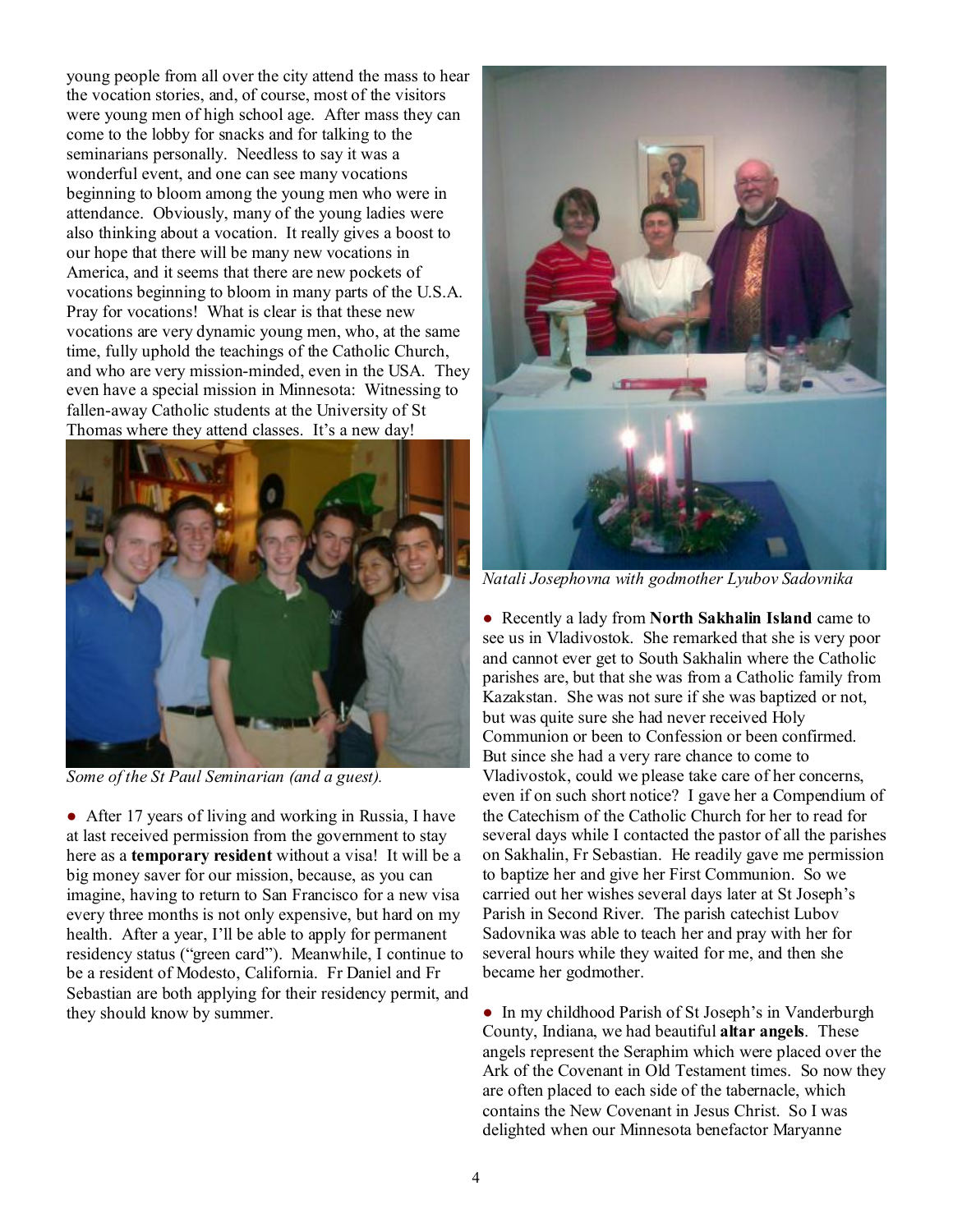Mersch mentioned that she wanted to buy altar angels for us. Now they have been installed. The off-white color goes well with our historical huge white marble crucifix.

*One of the altar angels keeping watch at the tabernacle.* 



● **Alcoholics Anonymous** is growing rapidly now, and the number of groups meeting in our new rectory has grown to five. It is wonderful that we now have rooms that we can offer to such groups.



*One Alanon group also uses our rectory space.* 

● A parishioner has been trying to raise her **five children** alone after her husband left them. This week she will be in the hospital, as her health has suffered from stress and malnutrition. She is asking if we can help her with food, medicines, and vitamins for the whole family during the

time that she is hospitalized. Naturally we'll help! She said, "Many thanks to your sponsors!"

● There is a **Baby Boom** here in Primorye. It's the highest level of births in 18 years. Over 17,000 babies were born in the first six months of 2008, putting Primorye first among all the provinces of the Russian Far East. Frankly we think that it is at least partly due to the great work of our Women's Support Centers, which are mostly located in Primorye.



*There is a baby to be baptized inside all that winter apparel.* 

So we've also had a rush of people coming to baptize their children. Here is a photograph of little Simeon's baptism. His folks said that they didn't even know there was a Catholic church in Vladivostok until they saw the sign on the road made by our California sister-parish visitors last summer. Simeon's family is from Kazakhstan where the Catholic Church was functioning during most of the Soviet period, and where there are many German immigrants who were sent to Kazakhstan during WWII. Simeon's dad works many hours overtime for the VVO water department because the city's piping is badly in need of repair, and in many places, it needs total replacement. It could be Mary, Joseph, and Baby Jesus!

● Everybody wants to know how the **steeples** are progressing! "Slowly," is the answer. Currently we have ordered the special crosses which will stand on top, the workers are busy applying the metal to the spires which are currently standing on the ground, and the carpenters are busy painting and installing the jalousie panels that will shield the bells from birds and rain. We are looking forward to the completion. God willing, we will ring the bells for the first time on February 3, our special Feast of the Vladivostok Martyrs.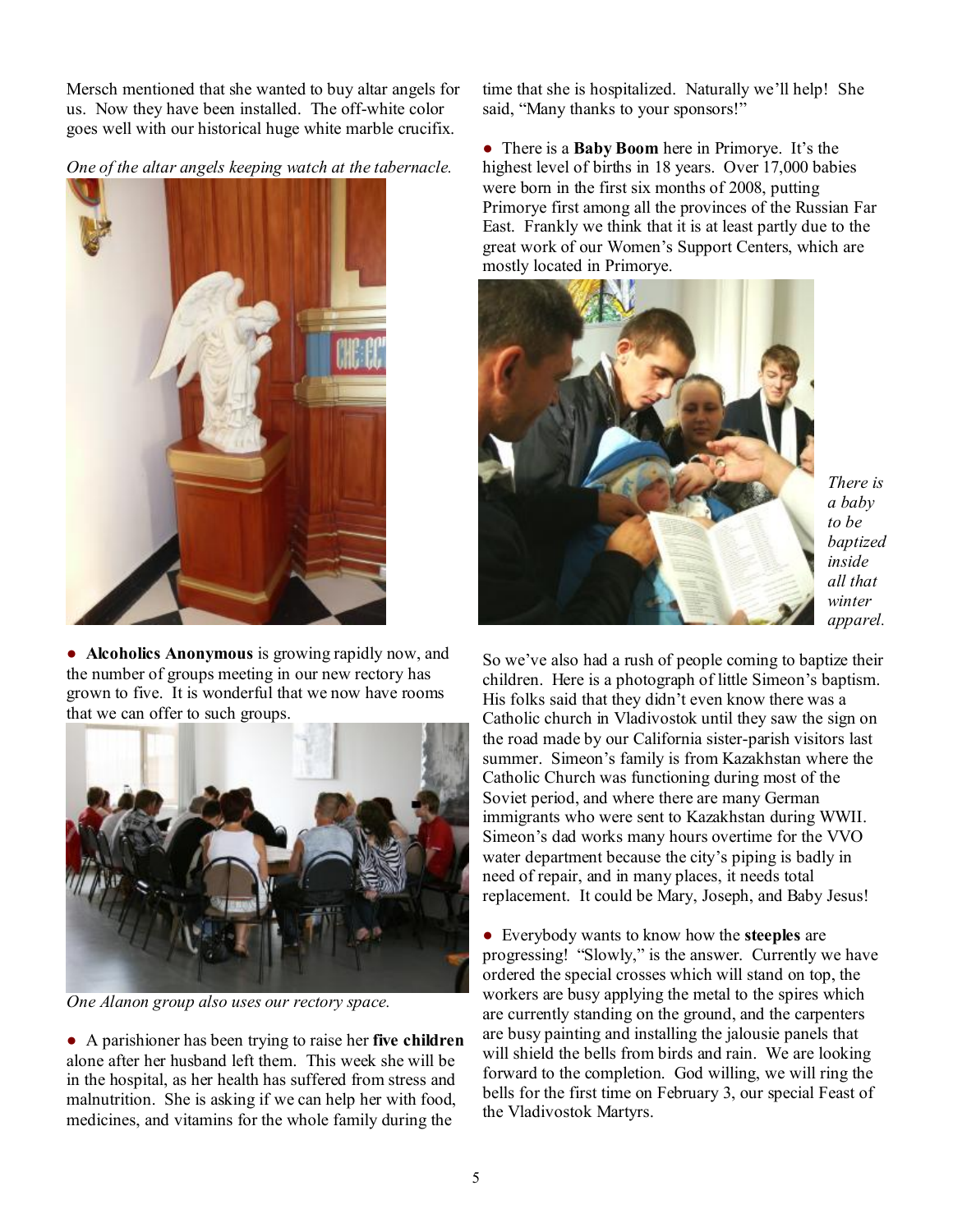

*The last layer of brickword waiting for the metal spire.* 

I thought you might enjoy this picture with me. It was taken at the very top of the brick part of the steeples. I get acrophobia just thinking about being so high up, so it isn't me in the photo! Sergei, who helps us with AA work climbed up there with the Chinese workers!

*Sergei is pretty fearless. He even swims across Peter the Great Bay to Russian Island! (which is the farthest visible land on the horizon on the left of this photo.)* 





*View of the downtown from the steeple.*  Andre,

who is in charge of the building project, said that the two metal crosses for the top of the steeples will cost \$2500 each, according to the final bids. Someone will get the honor of donating those crosses. Wonder who?

● I am again pastor in **Lesozovodsk**, due to a lack of priests in our diocese. Of course I'm excited to be pastor again of the Parish of the Visitation that I founded years ago, and for which I found myself in three separate traffic accidents due to the bad roads and bad weather that one often encounters while travelling there. We are trying to make up for lost time with the development of the parish. Recently I baptized two adults who had been waiting for several years for baptism!



*Peter's godfather had just been baptized a month before.* 

*Vladimir's godparents are the founders of the parish, Nadezhda and Vladimir Pisorenko.* 

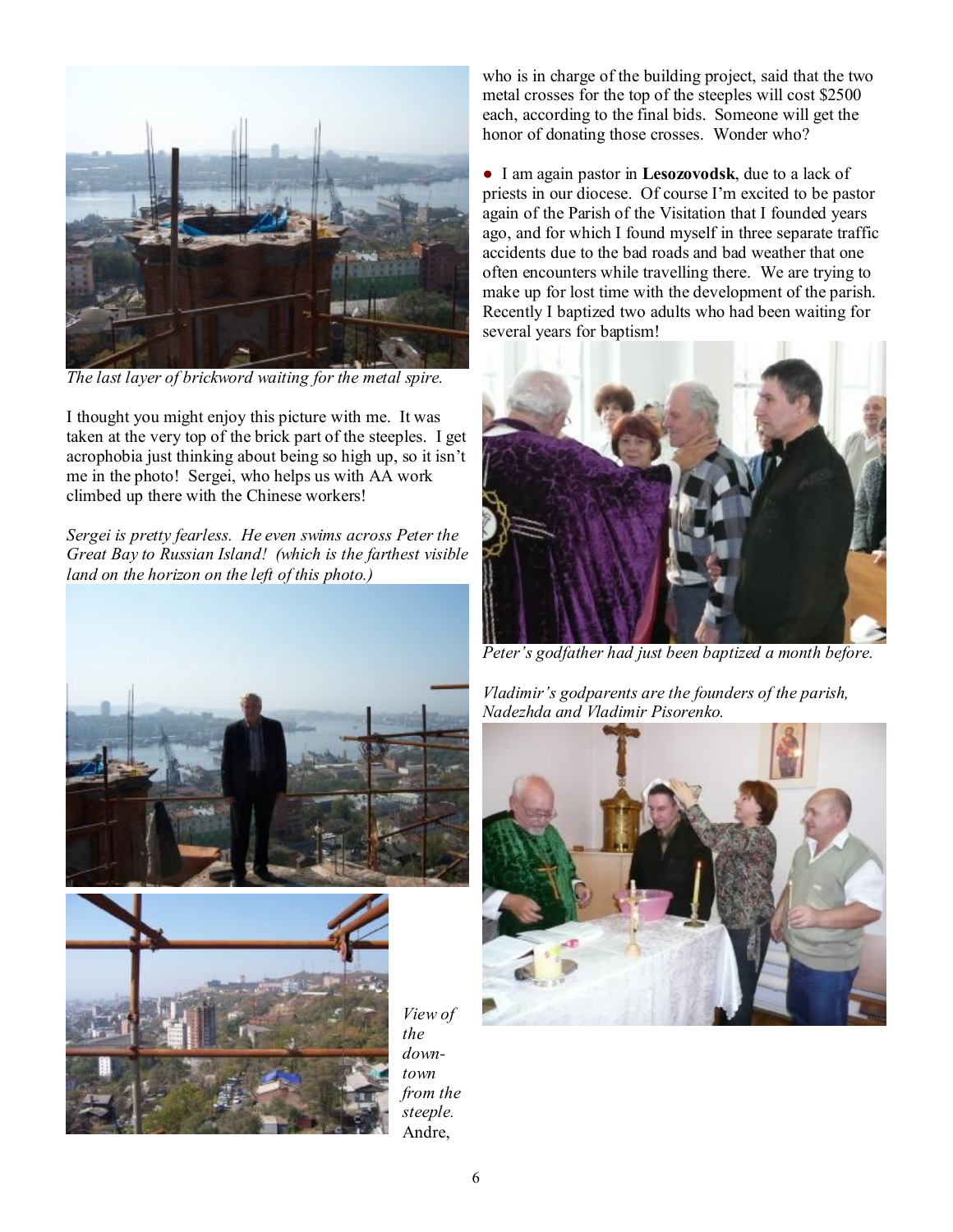# **Opportunities**

♥ Mary Mother of God Mission Society invites you to experience an unforgettable journey aboard **Princess Cruise Line's Diamond Princess** in 2009. You will cruise from Whittier, Alaska to Xingang, China. There will be a full day in Vladivostok, Russia where you will have the opportunity to visit the mission. More details to follow. For immediate information please contact Barbara Garcia toll free at 866 756-1049 or email Barbara at [BarbaraHouplinGarcia@aaawin.com](mailto:BarbaraHouplinGarcia@aaawin.com)

♥ **Do you have time to spare for the Mission office?** Volunteers needed to help research and arrange attendance and speaking engagements at Catholic Conferences and clubs throughout the US. Please contact the mission office.

♥ **Mission Speakers needed!** We provide all the information you need to present our work in parishes and at Catholic conferences! My call to help the mission in Vladivostok began by picking up a Vladivostok Sunrise and answering an ad just like this one calling for mission speakers! You can do it too! Is God calling you?

♥ **Do you enjoy sewing?** You can help our mission with your talent! We have begun a wonderful project sewing rosary pouches, book markers and book covers from Priest's discarded vestments! These very special and unique items can be used for fundraising at parish activities or craft boutiques. All proceeds help our mission! If you wish to give of your talent to sew for us or time in fundraising, contact the mission office for more details! Old vestments needed too!

♥ *Harsh Vineyard: A History of Catholic Life in the Russian Far East* by our parishioner Miroslava Efimova with translation by Dr Gerri Kelly is available from the publisher at [www.trafford.com](http://www.trafford.com) Or you can order it from our office in St Paul, or go on line to [www.vladmission.org](http://www.vladmission.org) or to [www.Amazon.com](http://www.Amazon.com) or order it from any bookstore. A great Christmas present!

♥ Visitation Parish in Lesozovodsk is still looking for a sister parish.

# **How to Communicate with Us**

#### **Internet**

Russian language: [www.catholic.vladivostok.ru](http://www.catholic.vladivostok.ru) English language: [www.vladmission.org](http://www.vladmission.org) Sisters in Jesus the Lord in English: [www.cjd.cc](http://www.cjd.cc)

#### **Office in Russia: Phone:** 011-7-4232-26-96-14

myron@catholic.vladivostok.ru daniel@eatholic.vladivostok.ru

**Letters** without donations: Most Holy Mother of God Catholic Parish Volodarskovo 22 690001 Vladivostok RUSSIA

**Office in California: Phone and FAX:** 1-(209) 408-0728

Mary Mother of God Mission Society 1813 Oakdale Road Suite 11 Modesto CA 95355 usoffice@vladmission.org

**Office in Minnesota for donations: Phone and FAX:** 1-651-690-

1933 Mary Mother of God Mission Society 1854 Jefferson Ave St Paul MN 55105-1662 sandra@vladmission.org

**S SUPPER CONDUGGEST SET CONCOCO SAMPLE SET SAMPLE OF YOU CAN OUT SOUR OUR SET ON THE SUPPER OUR SET OUR SET SUPPER SUPPER SUPPER SUPPER SUPPER SUPPER SUPPER SUPPER SUPPER SUPPER SUPPER SUPPER SUPPER SUPPER SUPPER SUPPER** donations are tax-deductible. You will receive any required receipt for tax purposes by return mail. Please be assured that we do not sell our mailing list or any other donor information to other organizations. **Donations in kind**. If you have items that you think we can use, please contact Mrs Vicky Trevillyan at the Mission Office in California giving a complete list of items.

**Sisters in Jesus the Lord: Phone:** (651)230-3337 525 Thomas Ave St Paul, MN 55103

**Vladivostok Sunrise** Edited and produced in Russia by V Rev Myron Effing, C.J.D. Printed in St Paul MN. Assembled for mailing by Nativity Parish, St Paul, Minnesota. ---------------------------------------------------------------------------------

#### (Continued from Page 8)

employees and with no elevators, other resources or male employees to help, the patients live in their rooms day after day.

The mission team realized the simple acts of love they could provide are what bring Christ to the people of Russia. The team member who could not go back to the hospice, now wanted to return in renewed hope and understanding of the love of Christ. Later, when the story was told to his family, his father wisely said, "He did not know it was Christ, whom he carried down the stairs."

This is one of countless stories of your prayers and support touch that bring hope to our brothers and sisters in Russia. If you would like to know more of how to volunteer your time with many tasks in the mission office, become a mission speaker, travel to Russia, and areas of financial help, and more, please contact me at 209-408- 0728 or write  $\text{usoffice}(\hat{a})$ vladmission.org.

God bless you. Thank you for all you can do to revive the Catholic Church in Eastern Russia. Sincerely, --Vicky Trevillyan